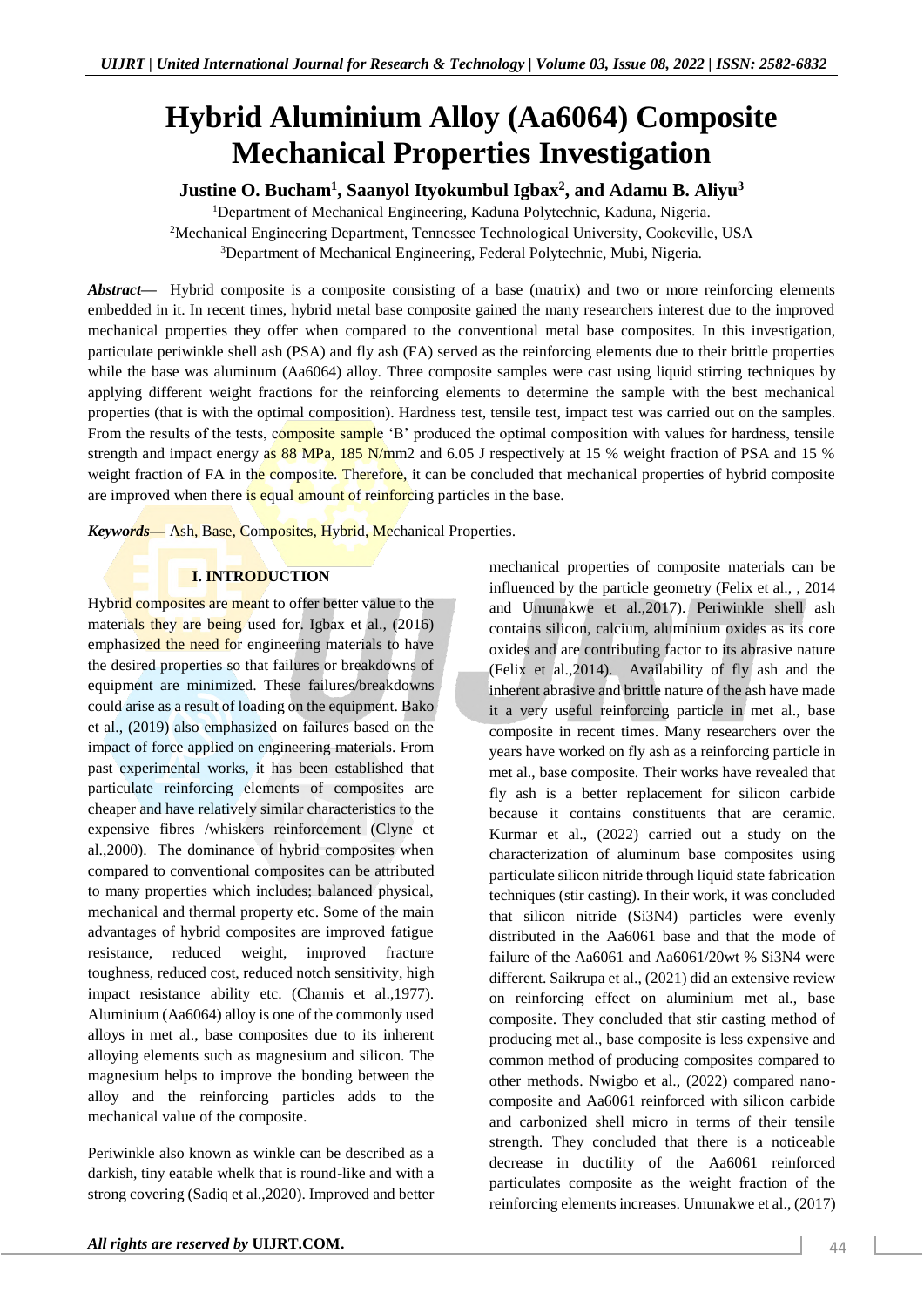assessed certain mechanical properties and micro appearance of periwinkle shell Aa6063 produced by two step techniques. They concluded that periwinkle shell ash serves as a refining element in Aa6063 grains thereby contributing to the increase in toughness and hardness of the composite. This paper seeks to investigate the effect of fly ash and periwinkle shell ash on some Aa6064 alloy mechanical properties.

# **II. MATERIALS, EQUIPMENT AND METHOD**

#### *2.1 Materials*

The main materials used in producing the composites are aluminium (Aa6064) alloy, fly ash (FA) and periwinkle shell ash (PSA). Others are magnesium used as binder and sodium chloride used as degasser in the alloy.

# *2.2 Equipment*

Some of the main equipment that were used to conduct this investigation are; grinder and polisher, steel stirring blade, vicker hardness tester, oven, temperature reader, impact tester, X-ray fluorescence spectrometer, tensile tester, furnace, hammer mill.

## *2.3 Methods*

# *2.3.1 Processing of Periwinkle Shell Ash*

Periwinkle shells were washed with clean water and dried in an oven at a temperature of 1200C for one hour to completely extract the moisture content. The dried shells were thereafter broken into small pieces with the aid of a hammer and then crushed into particles in a hammer mill. The particles were calcinated at 700 °C in furnace and then sieved to produce smaller particles of the same size as shown in figure 1. Characterization

using X-Ray Fluorescence (XRF) spectrometer was carried out on the processed periwinkle shell ash in order to obtain the chemical composition.



*Figure 1: Periwinkle Shell Ash*

# *2.3.2 Processing of Fly Ash*

Figure 2 shows fly ash was obtained in a processed form using X-ray Fluorescence (XRF) spectrometer.



*Figure 2: Fly Ash*

| Samples/Constituents       | Aa6064<br>(g) | <b>PSA</b><br>(g) | FA<br>(g) | Mg<br>(g)                | Total<br>(g) |
|----------------------------|---------------|-------------------|-----------|--------------------------|--------------|
| <b>A (Aluminium Alloy)</b> | 1000          |                   |           | $\overline{\phantom{0}}$ | 1000         |
| <b>B</b> (Composites)      | 680           | 150               | 150       | 20                       | 1000         |
| C (Composites)             | 680           | 200               | 100       | 20                       | 1000         |
| D (Composites)             | 680           | 100               | 200       | 20                       | 1000         |

|  |  | <b>Table 1: Samples Constituents Weight Fractions</b> |  |  |  |
|--|--|-------------------------------------------------------|--|--|--|
|  |  |                                                       |  |  |  |

# *2.3.3 Production of Test Samples*

Liquid stirring technique shown in figure 3 was used in the preparing of the composite test samples. Aa6064 wires scraps were cleaned and preheating immediately carried out on them at a defined temperature of 110 degree Celsius for 40 minutes to make them completely dry. Preheating of magnesium, fly ash and periwinkle shell ash were done differently for about 45 minutes to remove any tiny surface impurities present on the

particles and also moisture content. Sieving operation was carried on the preheated particles for fineness and uniformity of the particles.

The treated Aa6064 was charged into the melting chamber of the furnace where it is heated to molten state at 740 degree Celsius to become liquid and then degassed by adding sodium chloride to it. Stirring was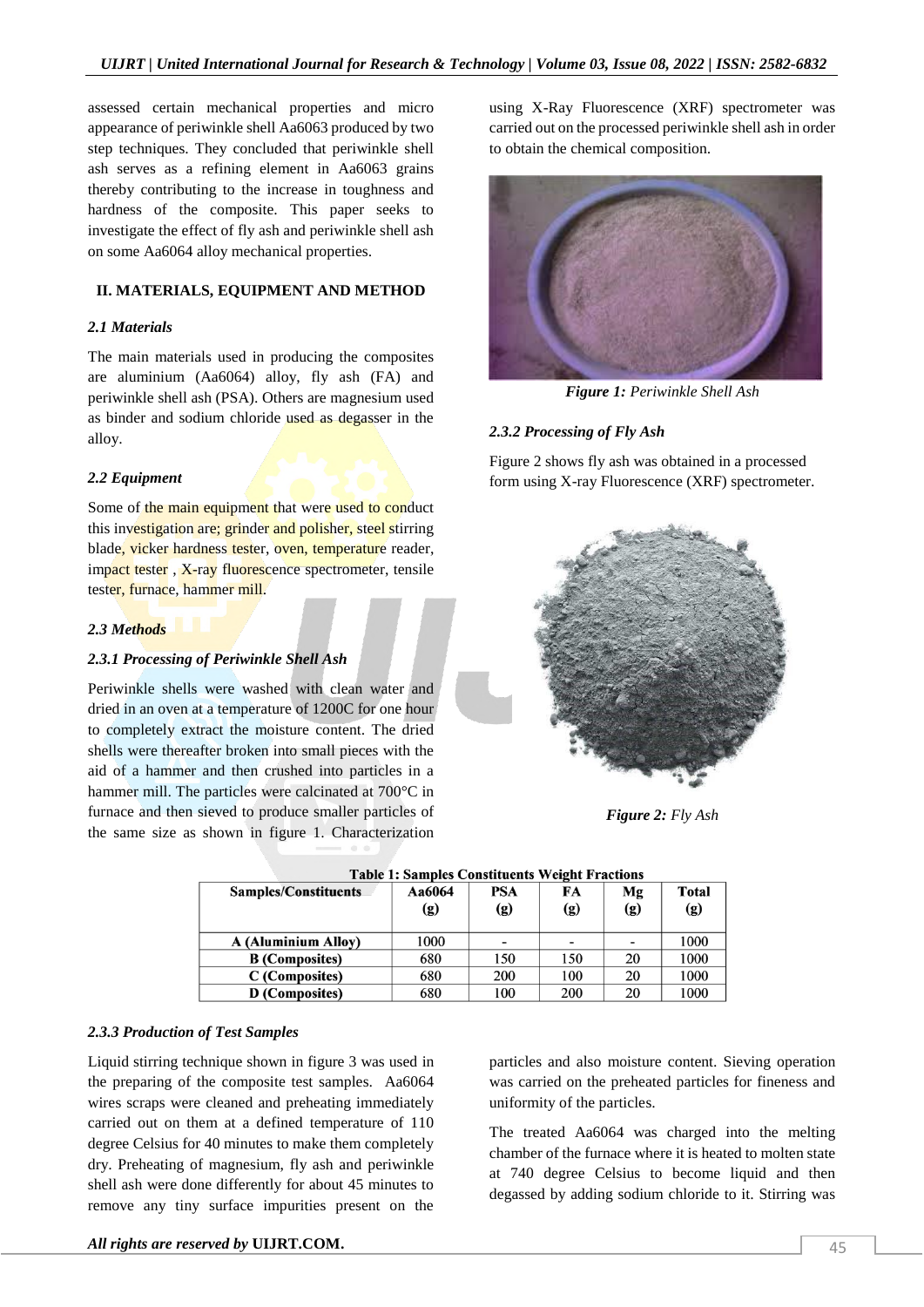done on the molten Aa6064 at a constant speed of 220 rpm and at a melting temperature of 740 degrees Celsius. At vortex, the FA and PSA were simultaneously added to the molten Aa6064.

The stirring speed was thereafter reduced to 95 rpm and maintained at that speed due to increased thickness of the composite mix before adding magnesium powder to lower the surface tension of the mixture, thereby enhancing bonding of the mix.

Stirring was sustained for additional 25 minutes to allow for a total and even mixing of the composite mix before being poured into the moulds to produce cast composite rods to be used for test. Samples with different weight fractions were produced as shown in Table 1.



*Figure 3: Liquid Stirring Technique*

# **III. RESULTS AND DISCUSSION**

# *3.1 Results and Discussion of Chemical Compositions*

*3.1.1 Aluminium Alloy (Aa6064)*

|  |  |  | <mark>`able 2: Aluminiu</mark> m Alloy (Aa6064) Elements Weight Percentages |
|--|--|--|-----------------------------------------------------------------------------|
|--|--|--|-----------------------------------------------------------------------------|

| <b>Elements</b>    | Mn   | Si  | $cr$ | <b>Cu</b> | Mg   | т:   | Bi       | Pb   | Fe   | Zn   | <b>Others</b> | Al    |
|--------------------|------|-----|------|-----------|------|------|----------|------|------|------|---------------|-------|
| Weight             | 0.14 | 0.8 | 0.13 | 0.40      | 1.20 | 0.15 | $0.70 +$ | 0.40 | 0.70 | 0.24 | 0.15          | 94.99 |
| <b>Percentages</b> |      |     |      |           |      |      |          |      |      |      |               |       |

Table 2 shows the presence of alloying elements such as magnesium, bismuth and silicon in the Aa6064 used as the base. Silicon contributes a larger percentage amongst other alloying elements of the alloy. The strength of the aluminium alloy is increased by magnesium silicate (Mg2Si) as a result of the reaction

that occurs between the alloying elements (silicon and magnesium) in the alloy.

# *3.1.2 Fly Ash*

Table 3 shows the various constituents contained in fly ash and their respective weight percentage.

| <b>Table 3: Fly Ash Constituents Weight Percentages</b> |          |                  |        |       |                 |                   |                                |      |                 |  |
|---------------------------------------------------------|----------|------------------|--------|-------|-----------------|-------------------|--------------------------------|------|-----------------|--|
| <b>Constituents</b>                                     | CaO      | SiO <sub>2</sub> | $K_2O$ | Al2O3 | SO <sub>3</sub> | Na <sub>2</sub> O | Fe <sub>2</sub> O <sub>3</sub> | MgO  | Loss of         |  |
|                                                         |          |                  |        |       |                 |                   |                                |      | <b>Ignition</b> |  |
| Weight                                                  | $.5^{1}$ | 55.15            | 69     | 24.76 | 0.16            | 1.51              | 11.29                          | 0.26 | 3.67            |  |
| Percentage                                              |          |                  |        |       |                 |                   |                                |      |                 |  |

X-ray Fluorescence spectrometer was used to determine the weight percentages of fly ash constituents and was found to contain silicon oxides, aluminium oxides and iron (III) oxide as its main constituents. The abrasive properties or ceramic nature of the oxides makes fly ash a good substitute to silicon carbide used in most met al., base composites.

# *3.1.3 Periwinkle Shell Ash*

Table 4 shows the different constituents contained in periwinkle shell ash and their respective weight percentage.

| <b>Tuble 4.</b> I criminate plical rish Constituents weight I creeninge |            |            |                         |      |             |      |      |                |      |      |                     |  |
|-------------------------------------------------------------------------|------------|------------|-------------------------|------|-------------|------|------|----------------|------|------|---------------------|--|
| <b>Constituents</b>                                                     | Mg         | <b>SiO</b> | Zn                      | Fe20 | <b>Al20</b> | CaO  | Cu   | K <sub>2</sub> | Na2  | MnO  | Loss of<br>Ignition |  |
| Weight<br><b>Percentages</b>                                            | つぐ<br>ل⊾ 1 |            | $^{\circ}$ 1<br>⊥ ∠ ، د | 5.1  | 9.2         | 41.0 | 1.03 | 1.4            | 1.38 | 1.01 |                     |  |
|                                                                         |            |            |                         |      |             |      |      |                |      |      |                     |  |

*Table 4: Periwinkle Shell Ash Constituents Weight Percentage*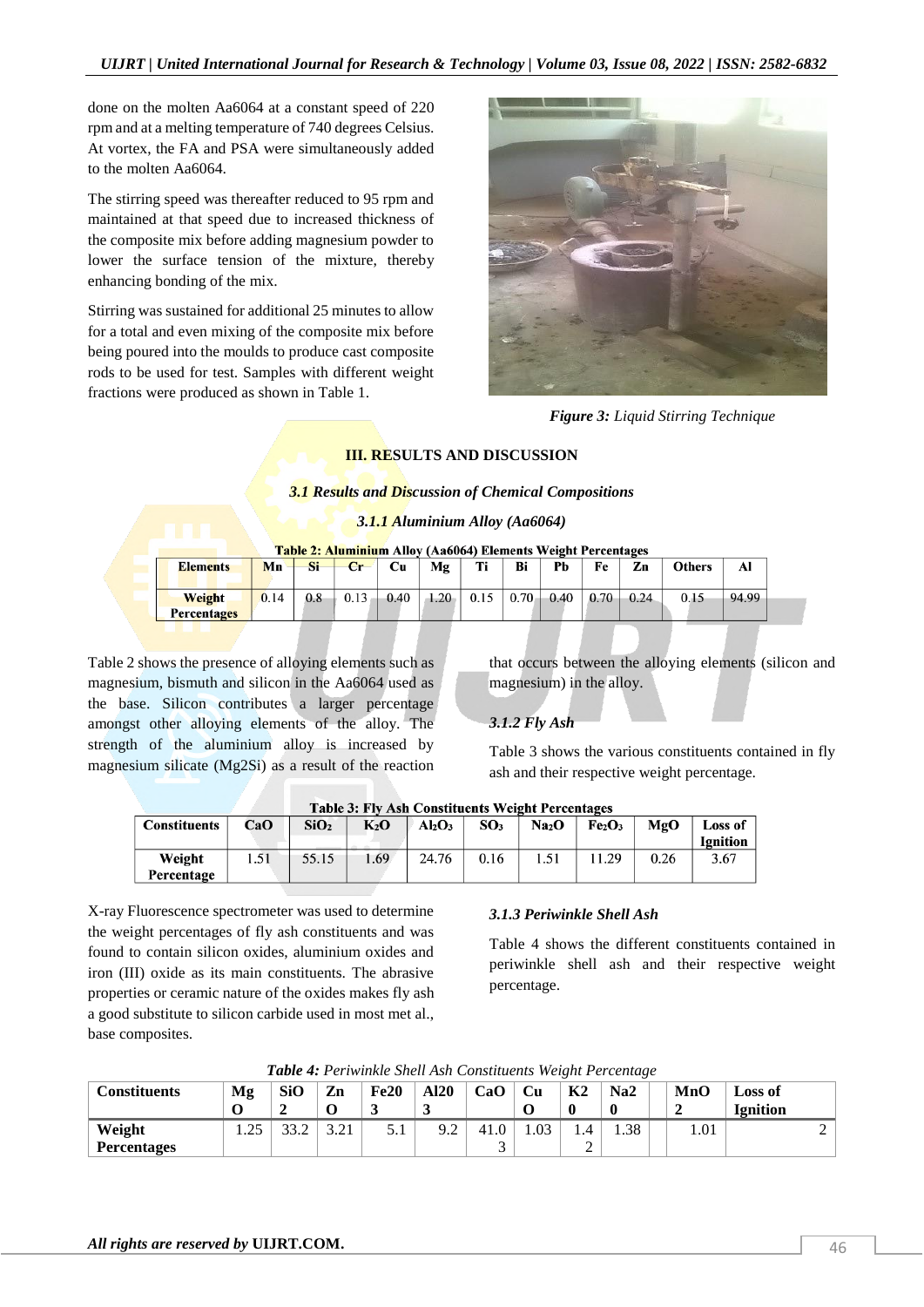X-ray fluorescence spectrometer was also used to determine the weight percentages of periwinkle shell ash. Just like the fly ash, periwinkle shell contains silicon oxides, aluminium oxides and iron (III) oxide as its main constituents besides calcium oxides with the highest weight percentage of 41.03 % making periwinkle shell ash to also have abrasive and ceramic properties.

# *3.2 Results and Discussion of Mechanical Properties*

#### *3.2.1 Hardness Property*

Increasing the amount of PSA and FA particles in Aa6064 leads to higher resistance of the developed hybrid composites to scratch and indentation. Composite sample 'B' produced the highest hardness value of 88 MPa as shown in figure 4. The higher resistance ability of the developed hybrid to scratch and indentation is due to the **presence** of homogeneous ceramic phase of PSA $\frac{\text{and } F_A}{\text{and } F_A}$  in Aa6064 hybrid composites. The evenly distribution of the reinforcing PSA and FA particles and the homogeneous mix (bond) between the Aa6064 base and the reinforcing particles are also responsible for the hardness of the hybrid composites.



*Figure 4: Chart of Hardness against Samples*

# *3.2.2 Tensile Property*

In figure 5, composite sample 'B' has the highest tensile strength of 194.5 N/mm2. This is because it has equal amount of PSA and FA in it. The equal amount of the reinforcing particles produced a larger fraction of ceramic oxides in the hybrid composite thereby increasing the strength of the composite. Also, either or both solid solution strengthening as a result of the atoms of the alloying elements coming together or/and the finer grain size of the reinforcing elements (PSA and FA) is/are responsible for increased hardness of the hybrid composites.



*Figure 5: Chart of Ultimate Tensile Strength against Samples*

#### *3.2.3 Impact Property*

Addition of PSA and FA reinforcing particles in the Aa6064 has negative effect on hybrid composites such that it leads to decrease in the impact energy as shown in figure 6. Composite sample 'B' has the lowest impact energy of 6.05 J while composite sample 'C' has the highest impact energy of 12.1 J. The decrease in impact energy of the composites is caused by the presence of the reinforcing PSA and FA metallic oxides containing particles that altered the ductile phase of Aa6064 alloy whereas the different values of impact energy of the developed hybrid composites is as a result of difference in the amount of the metallic /ceramic oxides in the reinforcing elements (PSA and FA).



*Figure 6: Chart of Impact Energy against Samples*

#### **IV. CONCLUSION**

Hybrid addition to material has significant advantages and produces mechanical properties significant to aluminum alloy. Mechanical properties such as impact, hardness and tensile strength of the developed hybrid composites are affected by the reinforcing PSA and FA particles due the presence of met al., lic oxides in them. Increase in PSA and FA in the Aa6064 leads to higher value of tensile strength and hardness of the developed hybrid composite while the impact energy decreases. The bonding of the reinforcing particles of PSA and FA with Aa6064 is greatly influenced by the addition of magnesium powder in Aa6064.